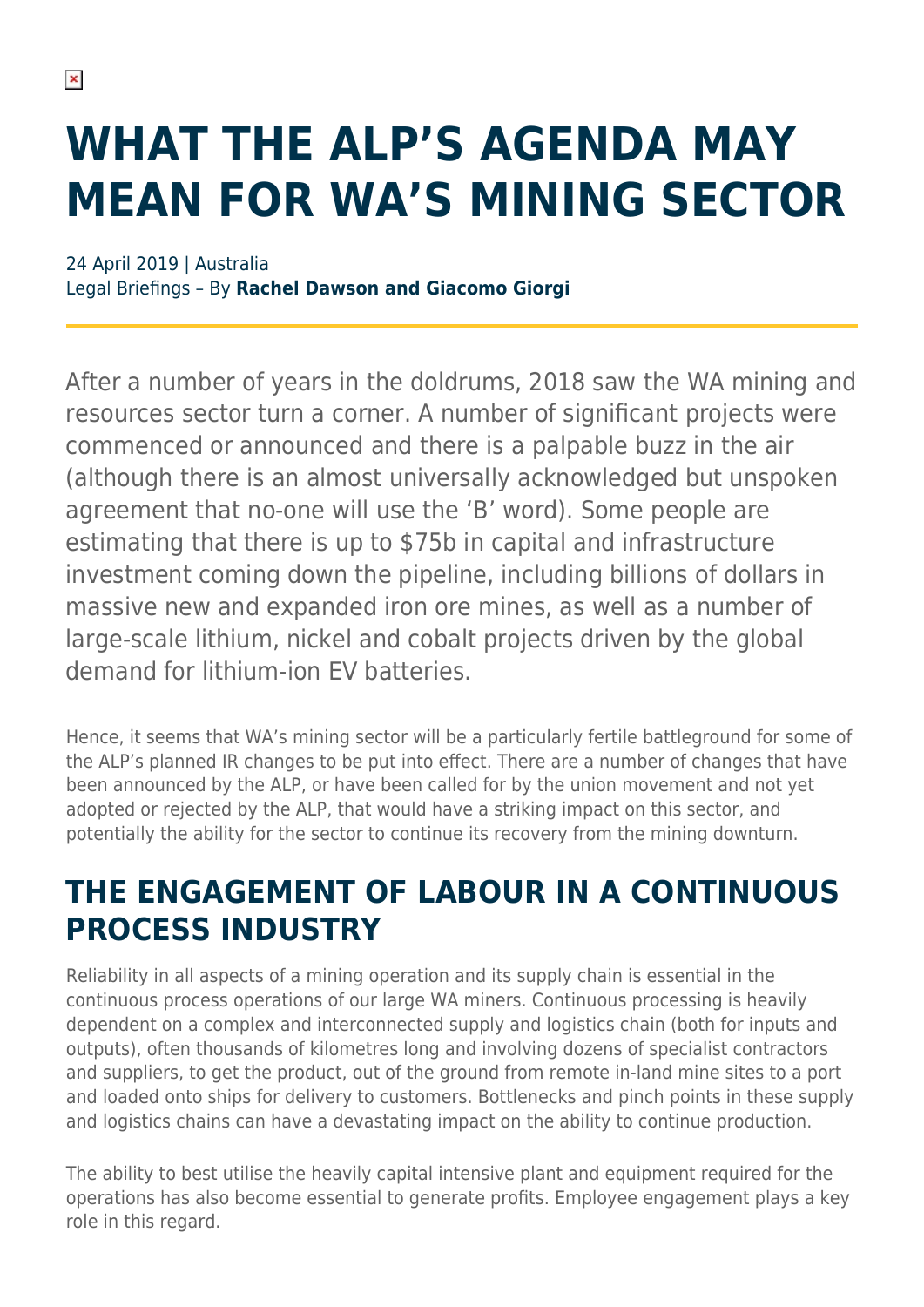In this article, we focus on three major changes announced by the ALP, in the context of these key characteristics of the mining industry. We consider what impact they might have on a unique sector that is a major contributor to Australia's GDP and export performance, and plays such an important role in the Australian psyche.

#### **COMPULSORY ARBITRATION AND INDUSTRY-WIDE BARGAINING**

Industry-wide bargaining is one of the most high profile aspects of the ALP's IR agenda. Our colleague, Heidi Fairhall, has recently published an article [Industry bargaining – the](https://www.herbertsmithfreehills.com/latest-thinking/industry-bargaining-the-impossible-dream) [impossible dream?](https://www.herbertsmithfreehills.com/latest-thinking/industry-bargaining-the-impossible-dream) that looks at the issue of industry-wide bargaining in some detail. Such a regime, if implemented, would likely have significant impacts on the mining sector by limiting the ability for principals to mitigate risks by ensuring there is a diversity of contractors and other suppliers. Effectively, this will increase the ability for unions to exert industrial pressure by focussing on the bottlenecks and pinch points that are critical to maintain production.

Another big ticket item in the agenda is universal access to compulsory arbitration about a broad range of employment issues.

Dispute resolution clauses in enterprise agreements that allow compulsory arbitration by the FWC, a regular feature of agreements in other jurisdictions, have historically been less common in WA's mining industry, where direct relationships with employees typically see disputes resolved at the workplace level. A critical feature of such dispute resolution clauses, however, is that work should continue unabated while the dispute is resolved.

The ALP's national platform is to expand the ability for workers and unions to request that the FWC arbitrate disputes regarding a broad variety of issues, both during and outside of bargaining, where disputes cannot be resolved through discussion, conciliation or mediation. It is unclear whether the default position during such arbitration will be that work continue while the matter is before the FWC, but at the very least such a change opens the door for the FWC to make 'interim orders' that alter the status quo and put at risk continuous processing.

Unfettered access to arbitration might also impact on the behaviour of workplace participants. That is, the balance that currently exists encourages parties to disputes and grievances to work collaboratively and make concessions to solve issues, at a workplace level, as they arise. If universal compulsory arbitration were to be available, it is possible that parties will be less likely to focus on collaborative problem solving, in favour of seeking the intervention of the tribunal – which largely restricts the outcomes to win/lose.

These changes will also allow unions and the FWC to be more interventionist when it comes to proposed changes aimed at increasing productivity, for example by putting roadblocks in place to prevent the implementation of autonomous mining techniques, changing rosters or making other changes to working arrangements.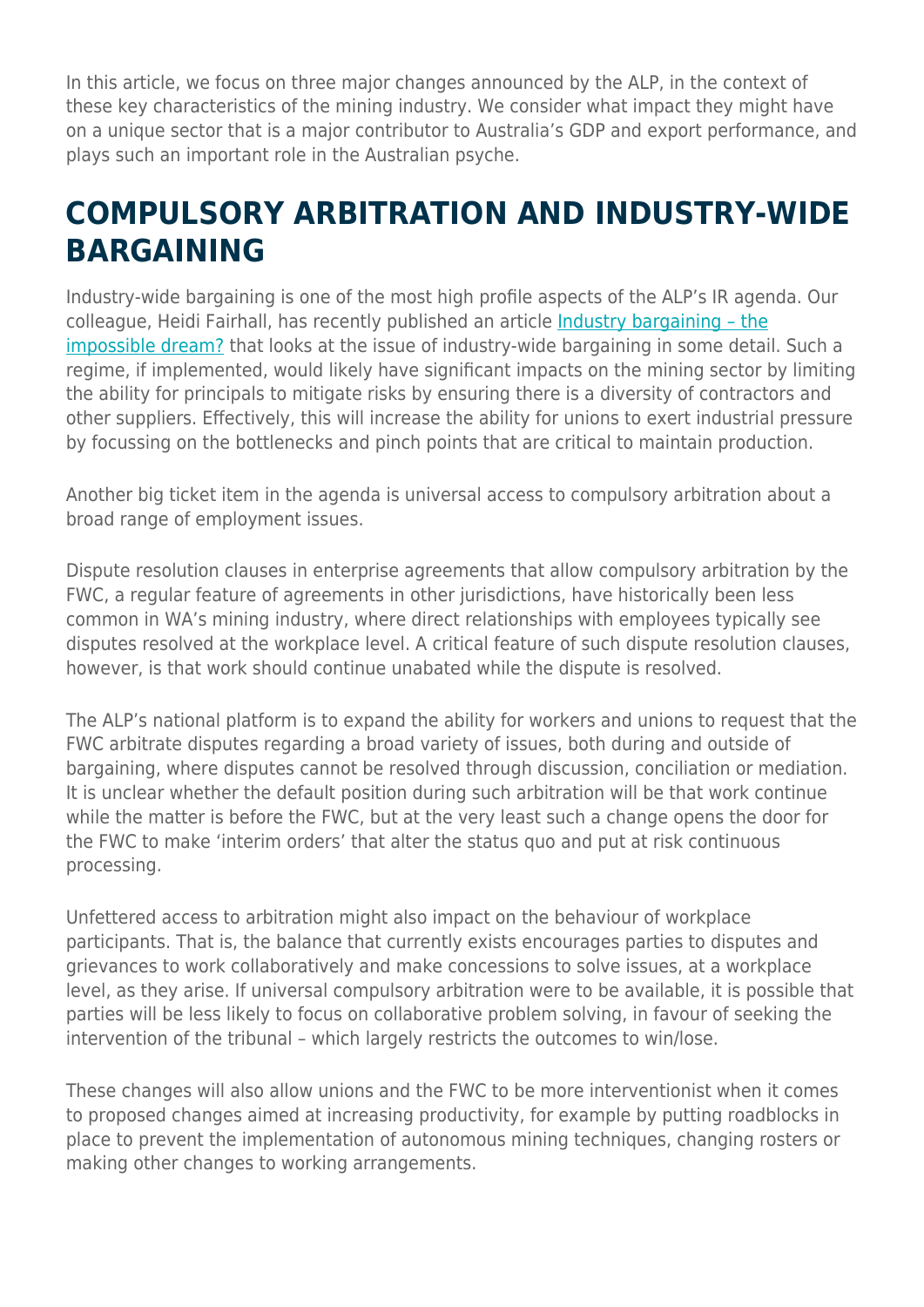# **LABOUR HIRE AND CONTRACTOR PAY PARITY**

Like the mining sector in other states (and many other industries) labour hire and contractor arrangements are ubiquitous in WA. Another of the main changes in the platform, which appears designed to limit the attractiveness of labour hire companies and contractors, is to legislate that workers engaged through labour hire providers and contractors receive the "same pay and conditions" as those workers engaged directly by the principal.

While this lofty ideal is readily understandable at an abstract or theoretical level, and clearly makes for a compelling soundbite, there are serious questions about how such a system will operate in practice, and whether it is workable.

Principal among these is what the relevant 'comparator' will be. For example, if a 'baseline' EA, a common feature of WA's mining sector, applies to the principal's employees, will this provide the basis for comparison, even if the principal's employees are ultimately paid over and above the EA (under common law contracts of employment)?

If it is instead based on actual salary paid to the principal's employees, will this require an annual reconciliation to ensure parity? How will privacy issues be addressed, and will the principal be required to disclose the salary of its employees to its contractors even without the employees' knowledge or consent? It is difficult to see how the objectives of the proposal could be met without such disclosure.

What about performance? Will this new regime allow principals, labour hire providers and other contractors to set and vary their employees' pay based on performance, or will they all simply default to a 'highest common denominator' position irrespective of the manner in which they go about performing their work?

Finally, what happens if there truly is no comparator, such as where a principal has outsourced an entire site or function to contractors and labour hire providers? Will the new laws require these employees to be engaged on the pay and conditions applicable at other sites, or based on 'industry standards' (and, if so, who will determine what the industry standard is)?

There are many unanswered questions. Nevertheless, it is clear that giving effect to this part of the ALP Platform will potentially require very detailed and prescriptive regulation about how such a scheme will operate in practice, and who will be responsible for policing compliance and resolving disputes. Such regulation can only operate to restrict flexibility in a sector which, due to ever increasing global competition, needs more than ever to remain nimble and responsive.

#### **RESTRICTIONS ON THE USE OF CASUAL EMPLOYEES**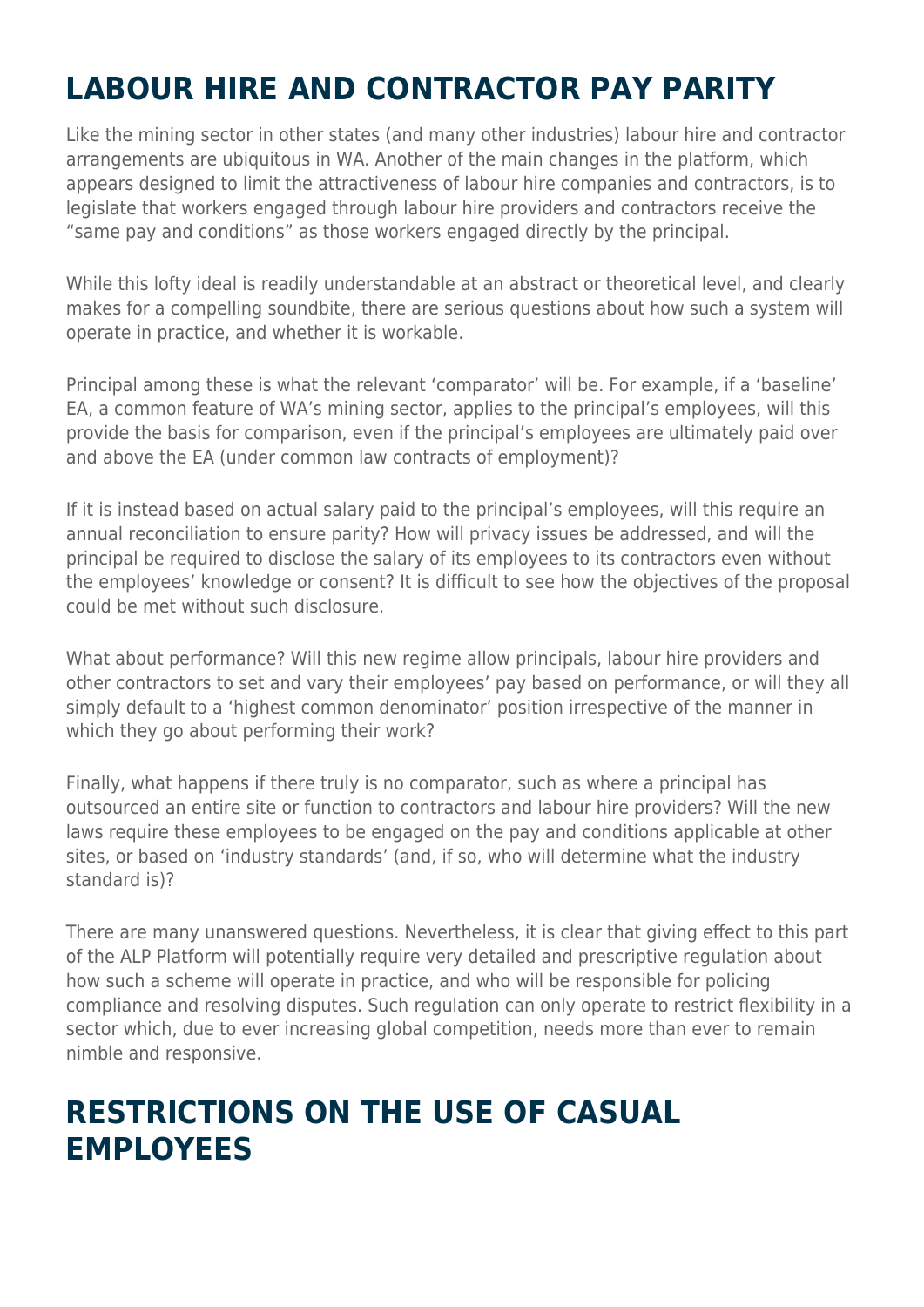The use of casuals in mining operations is an issue that has received significant air time in the past year or so, given the Skene v WorkPac decisions and the flurry of litigation (including class actions) that have been commenced and/or announced. The central issue is the characterisation of long-term casual employees.

The ALP has stated that it will set an 'objective test' for determining whether a worker is casual, and it has said that this test will prohibit long-term or permanent casuals. Further, while the Coalition government has introduced regulations designed to minimise the existing liabilities for employers as a result of the Skene decision, by allowing casual loadings paid to employees to 'offset' against any NES entitlements they are found to have, the ALP is likely to disallow this regulation, potentially resulting in a significant backpay liability for some employers.

The above changes are likely to disproportionately impact on labour hire providers and contractors (rather than principals), as these are the entities who overwhelmingly engage casual employees. Given the thin margins on which some of these businesses operate, one has to assume that these changes would represent a fundamental risk to their underlying business models, which appears to be an aim (at least indirectly) of the ALP's proposed changes. The platform seems directed to minimising the numbers of workers engaged by labour hire providers and contractors, seemly because it is thought this will have the effect of driving up wages.

While an increase in wages may ultimately be the short-term effect of such changes, the longer term impacts are more difficult to identify.

## **WHERE TO FROM HERE?**

While any changes are likely to remain uncertain for some time yet, we will hopefully start to see some further flesh put on the bones of these policies during the election campaign.

For mining companies, carefully monitoring policies as they are developed, including after the election, will be critical. This will not only allow businesses to understand and prepare for their impact, but will allow them to participate fully in the consultation process foreshadowed by the ALP.

[Please click here to return to the Australian Federal Election Reforms Hub](https://www.herbertsmithfreehills.com/latest-thinking/australian-federal-election-reforms)